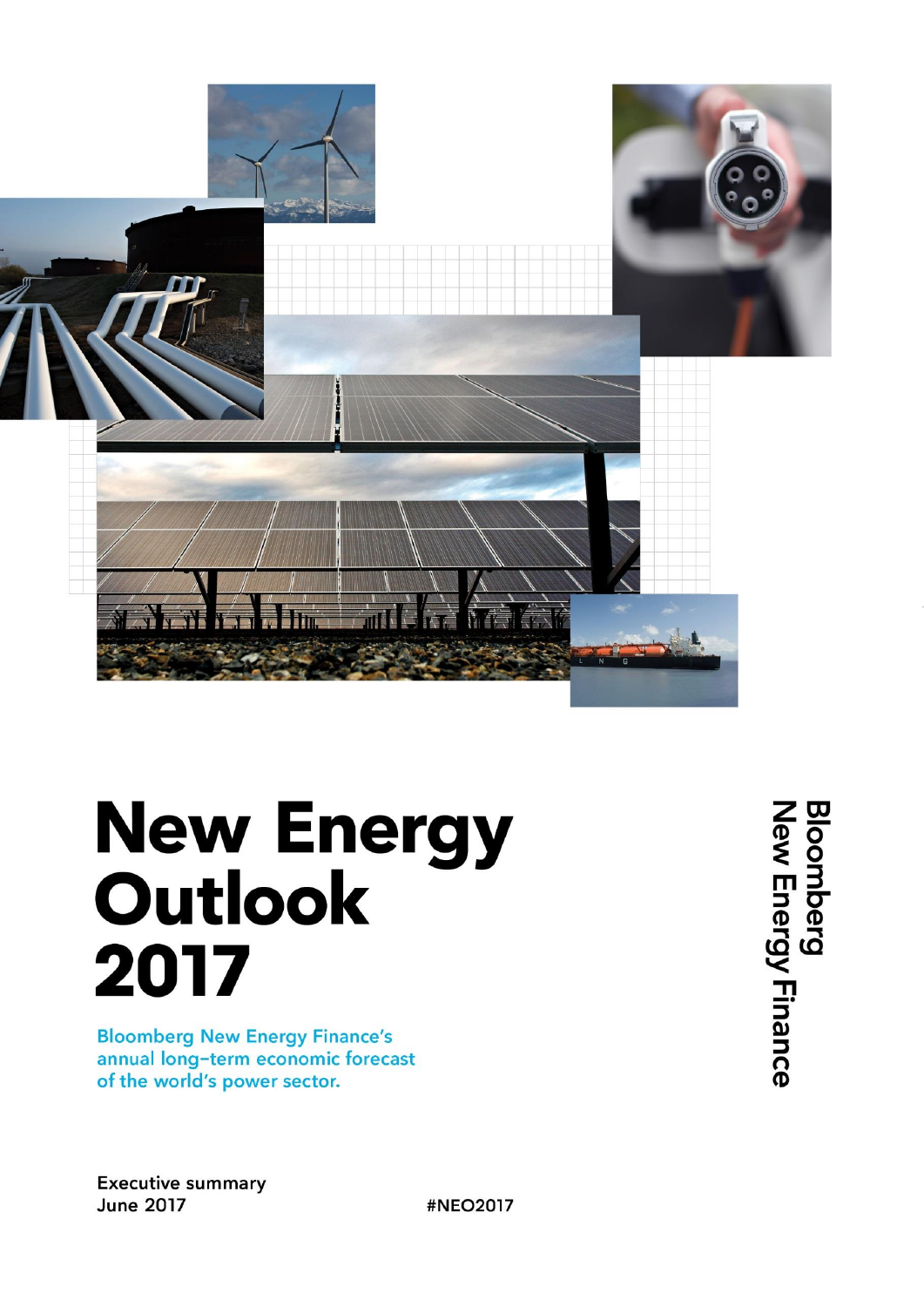June 15, 2017

# **Preamble**

Welcome to the 2017 New Energy Outlook (NEO), Bloomberg New Energy Finance's annual long-term analysis of the future of energy. Focussed on the electricity system, NEO combines the expertise of over 65 in-house country and technology-level specialists in 12 countries to provide a unique assessment of the economic drivers and tipping points that will shape the sector to 2040.

What sets NEO apart is that our assessment is focussed on the parts of the system that are driving rapid change in markets, grid systems and business models. These include the cost of wind and solar technology, battery storage, electricity demand, electric vehicles and consumer dynamics. To say something meaningful about the evolution of the system as a whole, we also analyse coal, gas and oil markets and their fundamentals.

In the near term, our market projections are based on an assessment of policy drivers and Bloomberg New Energy Finance's proprietary project database, which provides a detailed understanding of planned new build, retrofits and retirements, by country and sector. In the medium to long term, the forecast is driven by the cost of building different power generation technologies to meet projected peak and average demand, country by country. The modelling then preferentially deploys least-cost technology options that change over time in line with shifting capital, operating and financing costs.

We explicitly model small-scale and large-scale battery systems, as well as taking a view on growth of demand response and charging electric vehicles. These new sources of flexibility allow for more dynamic balancing of supply and demand and become particularly important in markets where large amounts of variable wind and solar are deployed and conventional assets retire.

It is important to note that NEO explicitly removes renewable energy subsidies once they have run their course, and does not assume national climate targets are met, unless a mechanism to ensure compliance has been legislated. For example, we not include the US Clean Power Plan or assume the Paris Agreement is achieved.

The objective of the study, therefore, is not to provide a political document or a BNEF house view, but to highlight the changing fundamentals of renewable and conventional energy, how these may shape the future energy landscape and what opportunities and risks may arise for market participants as a result. Since NEO is a least-cost optimization exercise, for it to come true would require significant market reform and new price signals to maximise value from new technologies – a topic of ongoing focus for the analyst team at BNEF

This year we have incorporated a number of interesting changes. On the demand side we have included dynamic electric vehicle charging and lithium-ion peaker batteries, and changed India's load profile to better take into account uptake of air-conditioning. On the supply side we have updated our PV, onshore wind and lithium-ion battery cost curves, and for the first time, explicitly modelled offshore wind. In addition, we have updated a number of the proprietary models central to this forecast, including: our EV and small-scale solar PV and storage consumer uptake models, our electricity demand fundamentals model, and our capacity-build and dispatch.

Clients value this unique view of the changing market, and we look forward to helping you make the most of this flagship Bloomberg New Energy Finance report.

The New Energy Outlook is published in seven volumes – Global Synthesis, Americas, EMEA, Asia Pacific, Wind, Solar and Fossil Fuels.

No portion of this document may be reproduced, scanned into an electronic system, distributed, publicly displayed or used as the basis of derivative works without the prior written consent of Bloomberg Finance L.P. For more information on terms of use, please contact sales.bnef@bloomberg.net. Copyright and Disclaimer notice on page 6 applies throughout. **1**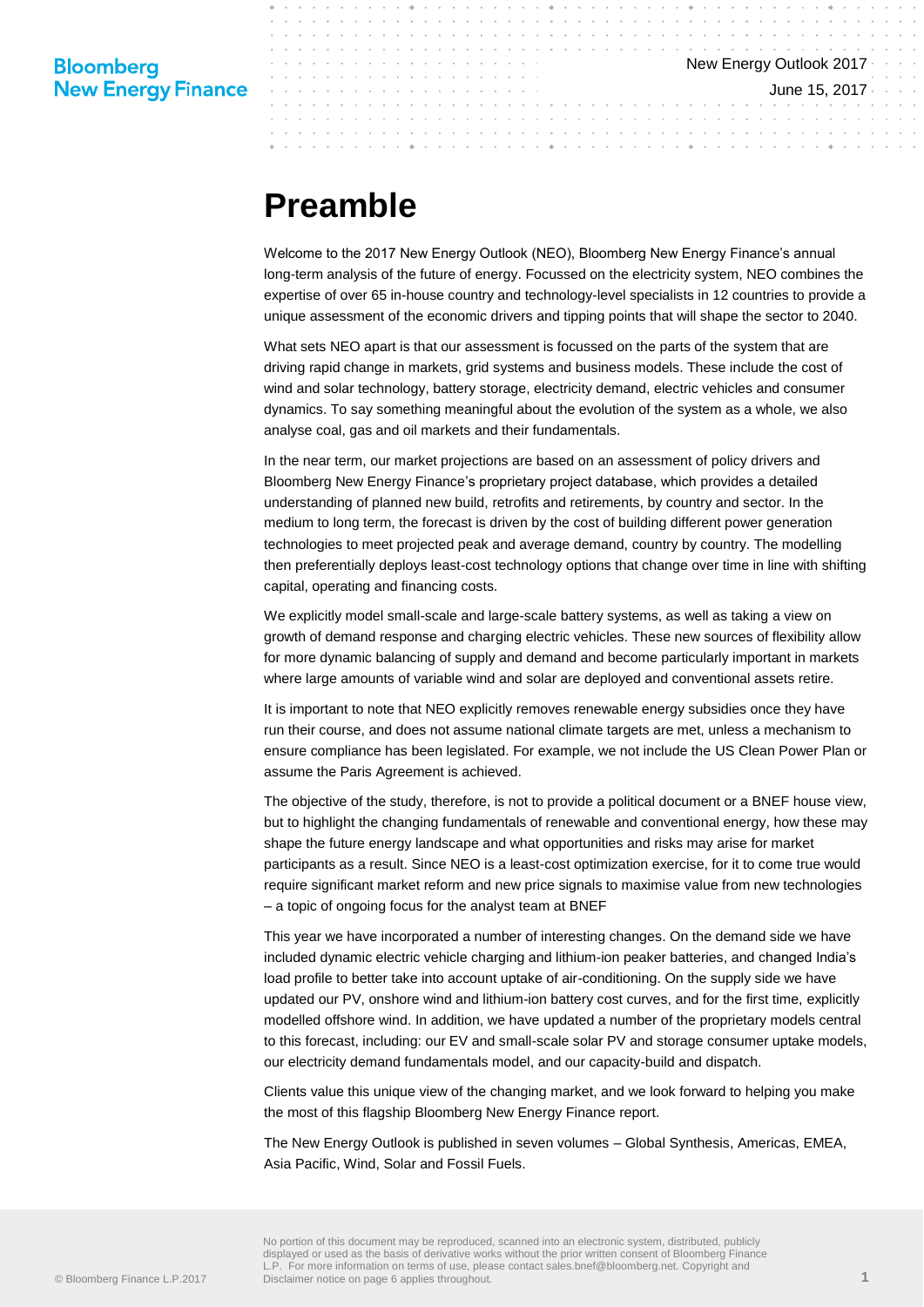June 15, 2017

# **Executive Summary**

- **Global power demand grows by 58% between now and 2040, or 2% per year**. Growth in power demand increasingly decouples from GDP, however – we expect the intensity of electricity consumption per unit of GDP to fall by 27% over 2016-40.
- **We expect \$10.2 trillion to be invested in new power generation capacity worldwide to 2040**. Of this, 72% goes to renewables, or \$7.4 trillion. Solar takes \$2.8 trillion and wind \$3.3 trillion. Investment in renewable energy increases to around \$400 billion per year by 2040, a 2-3% average annual increase. Investment in wind grows faster than solar – wind increasing 3.4% and solar 2.3% per year on average.
- **Wind and solar account for 48% of installed capacity and 34% of electricity generation world-wide by 2040**. This is compared with just 12% and 5% today. Installed solar capacity increases 14-fold and wind capacity fourfold by 2040. We anticipate renewable energy reaching 74% penetration in Germany, 38% in the U.S., 55% in China and 49% in India by 2040 as batteries and new sources of flexibility bolster the reach of renewables.
- **The levelized cost of new electricity from solar PV drops by 66% by 2040**. By then, a dollar will buy 2.3 times as much solar energy than it does today. The levelized cost of new electricity from onshore wind drops 47% by 2040, thanks to more efficient turbines and streamlined operating and maintenance procedures.
- **Onshore wind costs fall fast, but offshore falls faster**. We expect the levelized cost of offshore wind to decline 71% by 2040, helped by development experience, competition and reduced risk, and economies of scale resulting from larger projects and bigger turbines.
- **Consumer-driven PV becomes a significant part of the power sector**. By 2040, rooftop PV will account for as much as 24% of electricity generation in Australia, 20% in Brazil, 15% in Germany, 12% in Japan, and 5% in the U.S. and India.
- **Electric vehicles bolster electricity use and help balance the grid**. In Europe and the U.S., EVs account for 13% and 12% respectively of electricity generation by 2040. Charging EVs flexibly, when renewables are generating and wholesale prices are low, will help the system adapt to intermittent solar and wind. The growth of EVs pushes the cost of lithium-ion batteries down 73% by 2030.
- **We expect lithium-ion batteries for energy storage to become a \$20 billion per year market by 2040**, a tenfold increase from today. Small-scale batteries installed by households and businesses alongside PV systems accounts for 57% of installed storage capacity worldwide by 2040.
- **By 2030, wind and PV start to undercut existing coal plants on an operational basis** in some countries, prompting an acceleration in the deployment of renewables and the decline of coal generation. Only 35% of new coal power plants that are in planning ever get built. That means 369GW of projects stand to be cancelled and global demand for thermal coal in 2040 ends up 15% lower than in 2016.
- **Global coal-fired power generation peaks in 2026**. Growth in coal demand is centred on Asia, but is offset by sharp declines in Europe and the U.S. Coal-fired generation in China is set to peak within the next 10 years.
- **Gas is a transition fuel, but not in the way most people think.** Gas-fired capacity increases 16% by 2040 but gas plants will increasingly act more as a source of flexible generation needed to meet peaks and provide system stability rather than as a replacement

No portion of this document may be reproduced, scanned into an electronic system, distributed, publicly displayed or used as the basis of derivative works without the prior written consent of Bloomberg Finance L.P. For more information on terms of use, please contact sales.bnef@bloomberg.net. Copyright and Disclaimer notice on page 6 applies throughout.<br> **2** Disclaimer notice on page 6 applies throughout.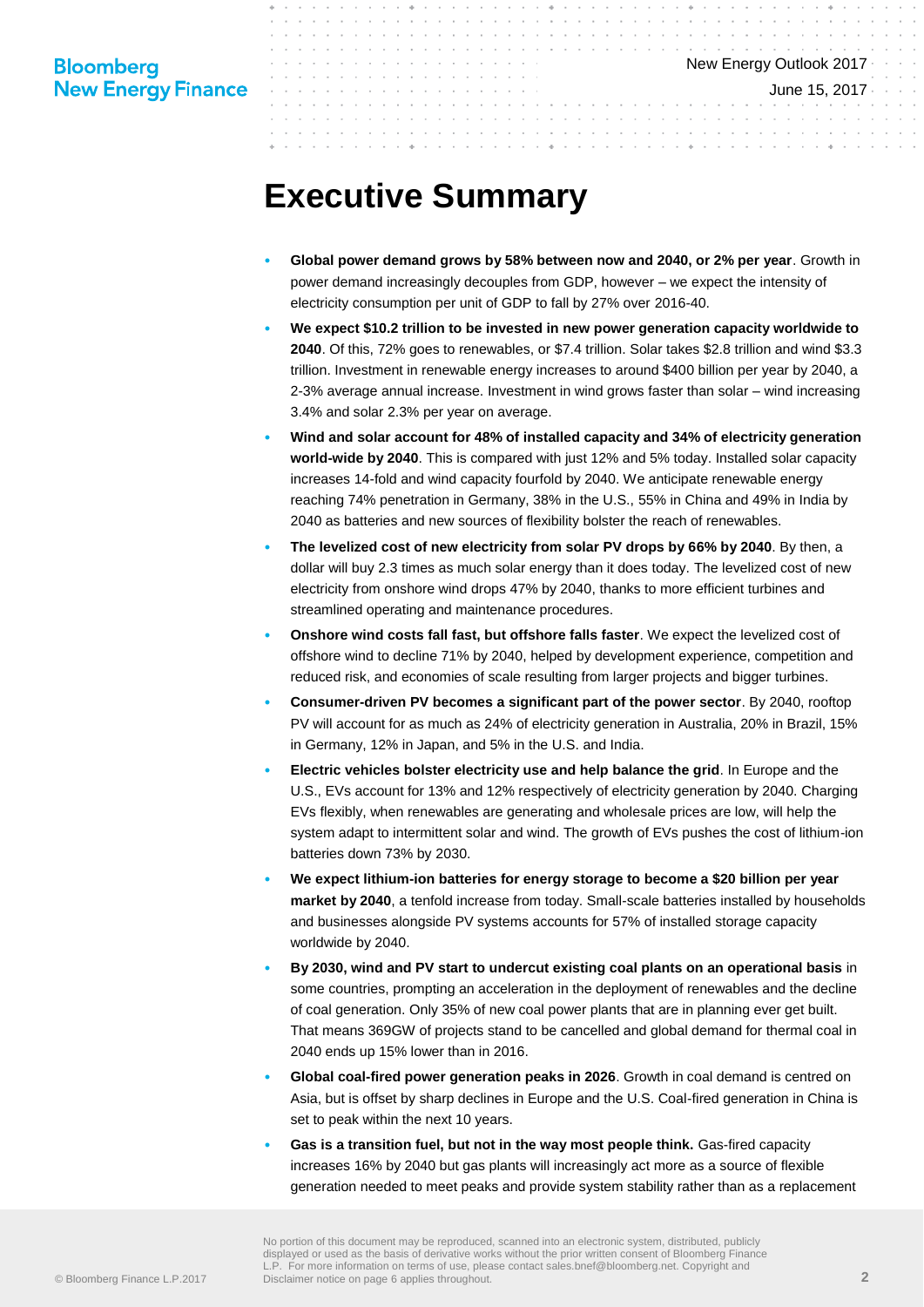## **Bloomberg New Energy Finance**

for 'baseload' coal. In North America, however, where gas is plentiful and cheap, it plays a more central role, especially in the near term.

- **Asia Pacific sees almost as much investment in generation as the rest of the world combined**. China and India alone are a \$4 trillion opportunity for the energy sector. China accounts for 28% and India 11% of total regional investment over 2017-40. Wind and solar both account for around a third of total investment.
- **Powering China and India presents a \$4 trillion opportunity**. These countries account for 28% and 15% of all investment in power generation to 2040. Asia Pacific sees almost as much investment as the rest of the world combined, at \$4.8 trillion. Of this, just under a third goes to wind, a third to solar, 18% to nuclear and 10% to coal and gas.
- **Peak coal is in sight in Asia.** Peak coal capacity occurs in 2024, and peak generation in 2028, as retirements begin to outpace new additions. By the mid-2020s, cheap wind and PV begin to undercut new coal on a levelized basis throughout the region, trimming average installations to just 9GW a year. Coal, however, remains the bedrock of the region's power supply, providing 34% of electricity in 2040 – a larger share than any other fuel.
- **China will go big on renewables, with wind and solar capacity increasing eight-fold to 2040**. Coal consumption in China peaks in 2026, but at a level 20% higher than today. Nevertheless, China remains the world's largest coal consumer and emitter, with that fuel still accounting for 30% of the generation mix in 2040.
- **India significantly expands its coal fleet over the next five years, adding over 40GW of new coal plants.** Following that, we expect coal new build to slow but existing plant utilization to increase, pushing up coal consumption by around 3% per year through the 2020s. From 2030, solar begins to sideline coal in India, with the pace of PV additions more than doubling from the 2020s to the 2030s.
- **Japan and South Korea shift from gas to coal, and then to solar**. Gas generation declines in both countries as over 30GW of coal capacity is commissioned over the next decade – Japan and Korea are the only two members of the OECD to build significant volumes of new coal in our forecast. Power sector gas demand in Japan and South Korea declines by over 50% in the next ten years with possible ramifications for the global LNG market as the two countries account for half of current demand for seaborne gas.
- **Australia's electricity system becomes one of the most decentralized in the world**. By 2040, around 45% of Australia's power generating capacity is located behind-the-meter. Its fossil-fuel dominated grid also transforms into a predominantly renewable system, as wind, PV and batteries replace retiring coal.
- **European investment in renewables grows by 2.6% per year on average out to 2040**, averaging \$40 billion per year. Total investment in renewables across Europe reaches almost \$1 trillion over 2017-40. Europe's firm generating capacity shrinks by 29%, replaced by variable and flexible capacity.
- **Half of European electricity supply in 2040 comes from variable renewables, posing challenges for grid and generators**. With 97% of fossil fuel capacity in 2040 required for peak demand, under-utilized thermal plants are the norm. The changing grid creates opportunities for 103GW of new flexible capacity, including 56GW of batteries. These help with peak load, ancillary services, shifting demand or renewable supply and regulating frequency.
- **Gas in Europe benefits from a wave of coal and nuclear retirements over the next decade**, but power sector gas consumption never returns to the record level set in 2008 as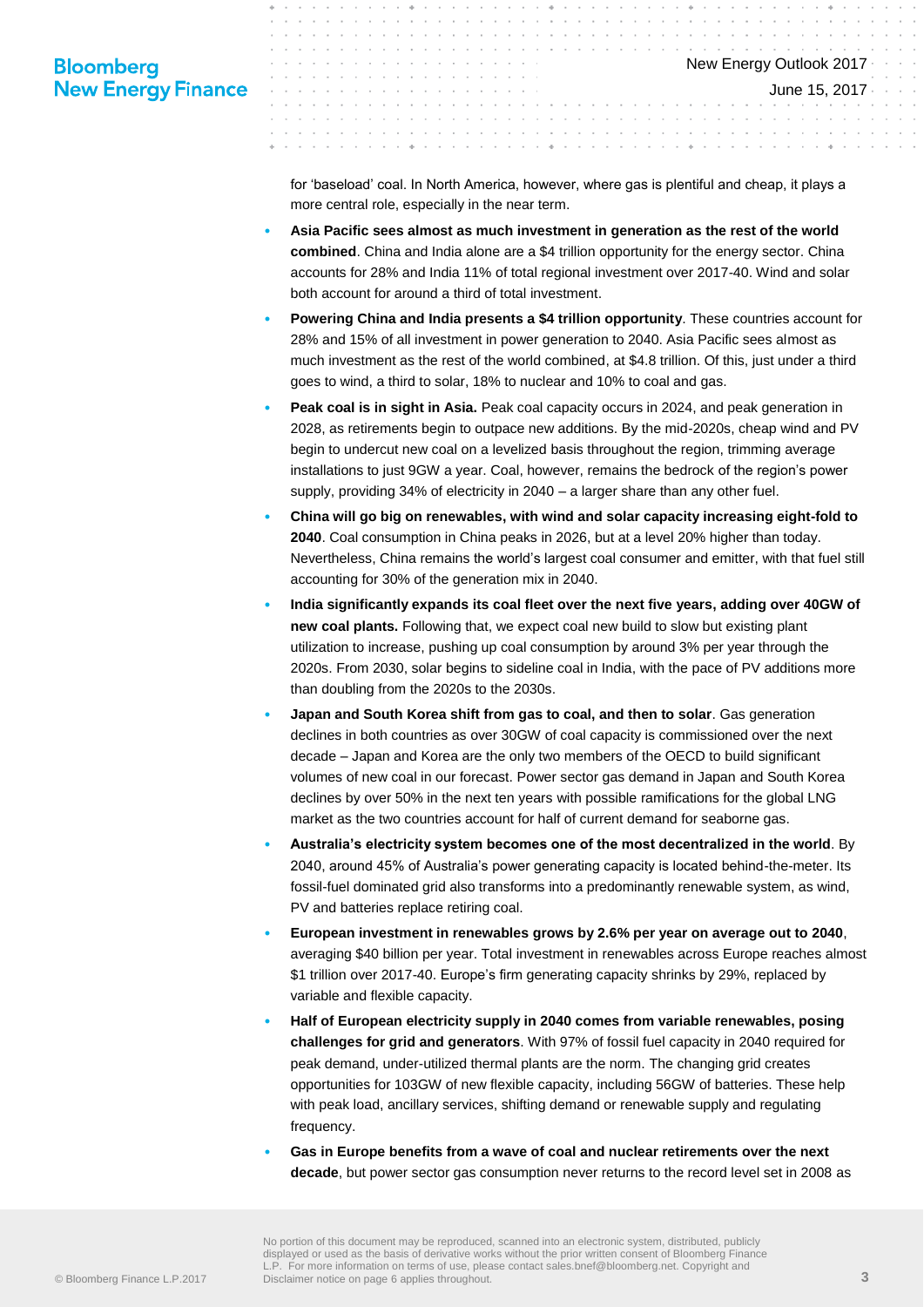## **Bloomberg New Energy Finance**

the role of gas shifts from providing firm capacity to providing flexible generation. Nuclear generation drops 50% and the combination of sluggish demand, cheap renewables and coalto-gas fuel switching slashes coal use by 87% by 2040. This drives down power sector emissions by 73% over 2017-40.

- **Installed capacity in the MENA region moves from 93% fossil fuels to 53% zero-carbon over 2017-40**. The region becomes less reliant on oil and more reliant on gas. Gas provides over half of generation by 2040. In Turkey, coal and nuclear push out gas, which declines from 36% to 2% of the generation mix over 2017-40.
- **Investment in renewables across the Americas averages \$50 billion per year to 2040**, to reach almost \$1.5 trillion over 2017-40. Investment in solar grows faster than wind – solar increasing 1.5% and wind 0.8% per year on average. In the U.S., power sector coal consumption drops 45% as coal plants are retired and replaced by cheaper natural gas and renewables.
- **By 2023, onshore wind and PV are competitive with new-build gas plants in the U.S.** Five years later, PV undercuts existing gas generation. PV averages 15GW of additions and \$10 billion invested per year, such that more PV is added in the U.S. than any other technology. Small-scale PV grows to 140GW by 2040, yet only a minority of systems are paired with batteries as the economics remain difficult for much of the forecast period.
- **Renewables produce 80% of Mexico's electricity by 2040, a fourfold increase from today**. Solar overtakes gas and hydro to dominate Mexico's capacity mix, which more than triples in size to 2040. Electricity demand is expected to grow 60% from 2016 to 2040 thanks to strong economic growth, but the country also becomes 29% more efficient in how it uses electricity over that time.
- **U.S. natural gas influences the power generation mix all across the Americas, as exports accelerate**. Cross-border exports to Mexico and liquid natural gas exports further south keep gas prices in check across both continents, particularly through 2030. This allows new gas plants to displace retiring coal and nuclear in North America while offering a relatively low-cost option in parts of Latin America for new build.
- **We expect U.S. power sector emissions in 2030 to be 30% below 2005 levels, coming very close to fulfilling the Clean Power Plan's headline goal even in the absence of federal policy**. The federal Clean Power Plan was anticipated to reduce power sector emissions by 32% below 2005 levels by 2030 and the U.S. pledge in the UNFCCC Paris Accord set an economy-wide goal of 26-28% below 2005 levels by 2025.
- **Global power sector emissions peak in 2026 at 14.1Gt, then decline by 1% per year out to 2040.** This is a steeper decline than in our previous forecast, mainly due to a faster rate of Chinese coal retirements compared with NEO 2016. We also expect India's emissions to be 44% lower by 2040 than in our NEO 2016 analysis, as that country embraces solar and invests \$405 billion to construct 660GW of new PV.
- **Although the world's power sector emissions reach a peak within a decade, the rate of decline in emissions is not nearly enough for the climate.** A further \$5.3 trillion investment in 3.9TW of zero-carbon capacity will be needed place the power sector on a 2°C trajectory.